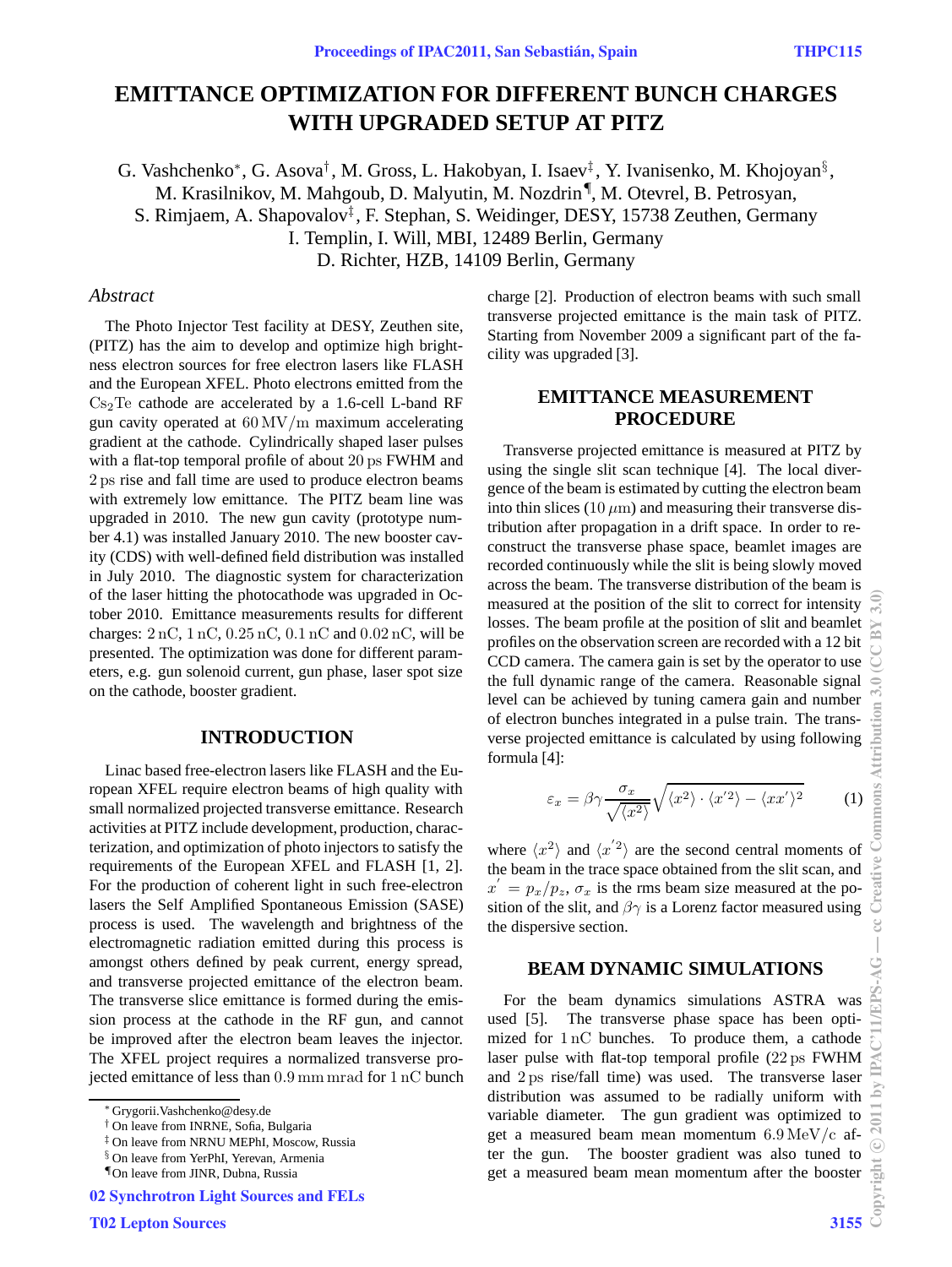of 24.9 MeV/c. The multiparameter photo injector optimization yielded a minimum rms projected emittance of 0.6 mm mrad obtained for an rms laser spot size at the cathode  $\sigma_{xy} = 0.4$  mm, gun phase  $\phi_{\text{gun}} = -1.1$  deg with respect to maximum mean momentum gain phase (MMMG phase), gun gradient  $E_{\text{gun}} = 60.6 \,\text{MeV/m}$ , booster gradient  $E_{\text{booster}} = 20.6 \text{ MV/m}$ , booster phase  $\phi_{\text{booster}} = 0 \text{ deg } (MMMG \text{ phase})$  and solenoid peak field  $B_z = -0.22808$  T. In order to study the sensitivity of the obtained minimum emittance to various machine parameters, parameter scans have been performed. Results are shown in Fig. 1 and 2.



Figure 1: Emittance growth from main solenoid current and booster accelerating gradient.



Figure 2: Emittance growth from gun, booster phases and laser spot size detuning.

As an example, a detuning of the main solenoid peak field by  $0.5\%$  only results in a  $10\%$  emittance growth (Fig. 1a). With a nominal solenoid current of 392 A, this translates in a sensitivity of 2 A. Therefore, the solenoid current step size for emittance optimization should be smaller than 2 A. Emittance growth dependencies on the gun launch phase (Fig. 2a) and the laser rms spot size (Fig. 2b) are weaker than on the solenoid peak field, but the impact of these parameters is still significant. The emittance dependence on the booster gradient (Fig. 1b) is rather flat for a beam momentum larger than  $22 \text{ MeV}/c$ . The booster launch phase formal optimization results in the optimum phase of  $+20$  deg with respect to on-crest phase, but due to a significant momentum spread at this phase it will be extremely hard to measure this emittance minimum using the slit scan method. Moreover the simulated emittance growth is very small within a wide range of the booster phase and the on-crest phase is of practical interest.

## **EMITTANCE MEASUREMENTS**

Taking into account simulation results, the dependence of emittance on main solenoid current, rms laser spot size on the cathode, and gun accelerating phase were in the focus of experimental studies at PITZ. For all measurements the temporal profile of the cathode laser pulse was kept to be flat top with FWHM  $\approx 20 \,\text{ps}$  and  $\sim 2 \,\text{ps}$  rise and fall time [6].

### *Emittance vs. RMS Laser Spot Size on the Cathode*

Emittance have been measured for different bunch charges depending on the rms laser spot size at the cathode. For each charge parameters optimization was performed. For all measurements gun and booster were operated at maximum gradient. Phases of the gun and booster were tuned to get maximum mean momentum gain of the electron beam after acceleration. This yields a mean beam momentum after booster acceleration of 24.9 MeV/c. For each bunch charge the emittance optimization for various laser spot size at the cathode has been performed. The minimum emittance values chosen from the solenoid scan depending on the laser transverse size at the cathode obtained from experimental optimization are presented in Fig. 3. The minimum measured emittance value for 1 nC bunch



Figure 3: Emittance measurements for different charges.

charge was obtained for a rms laser spot size at the cathode of 0.3 mm and gives the geometrical mean emittance of 0.83 mm mrad which satisfies the European XFEL requirements. The minimum emittance values obtained for 2, 0.25, 0.1, and 0.02 nC charges are 1.56, 0.33, 0.21, and 0.12 mm mrad respectively.

# *Emittance vs. Main Solenoid Current*

Measured emittances for the optimum laser spot size on the cathode are shown in Fig. 4 as a function of the main 02 Synchrotron Light Sources and FELs